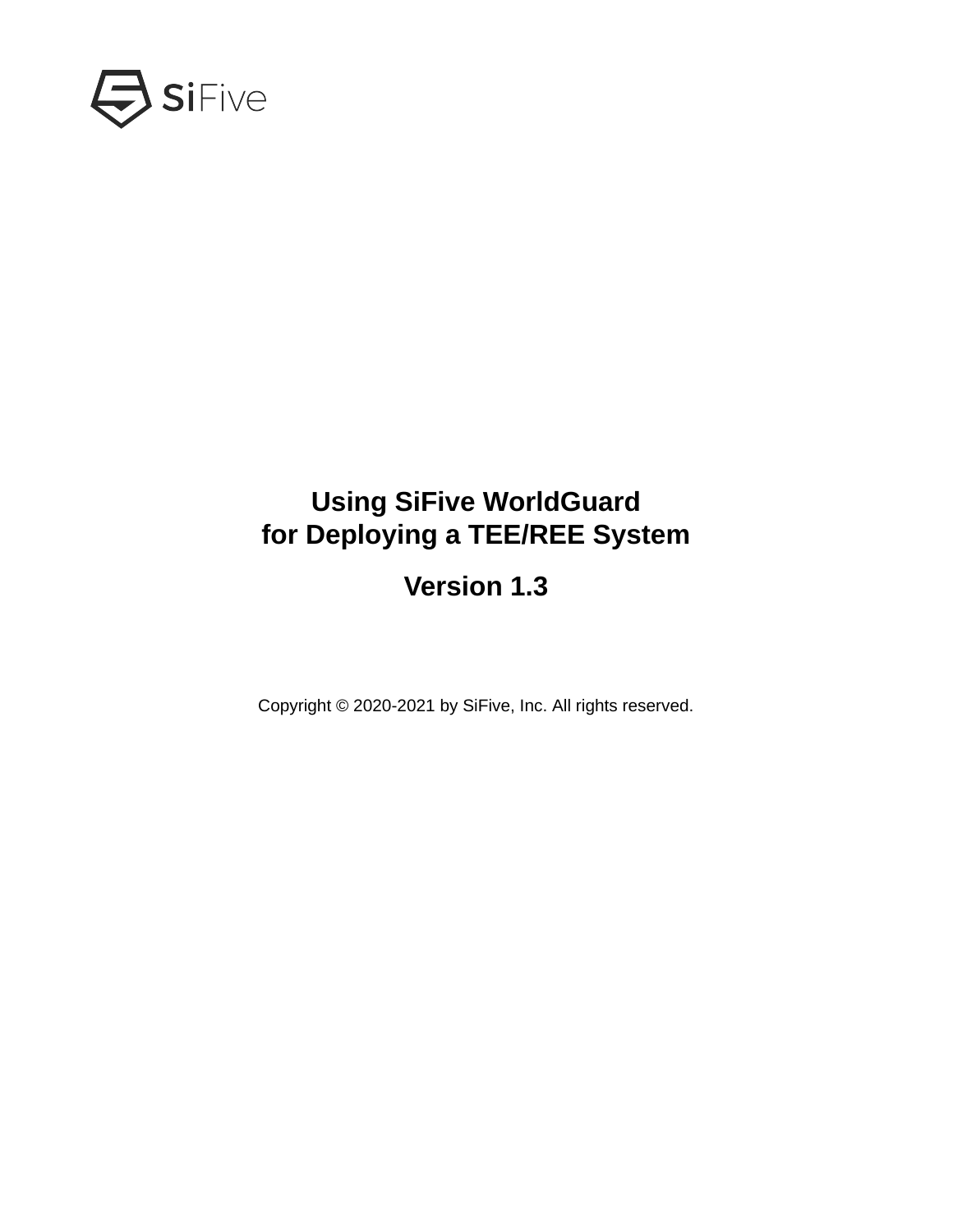# **Using SiFive WorldGuard for Deploying a TEE/REE System**

#### **Proprietary Notice**

Copyright © 2020-2021 by SiFive, Inc. All rights reserved.

Information in this document is provided "as is," with all faults.

SiFive expressly disclaims all warranties, representations, and conditions of any kind, whether express or implied, including, but not limited to, the implied warranties or conditions of merchantability, fitness for a particular purpose and non-infringement.

SiFive does not assume any liability rising out of the application or use of any product or circuit, and specifically disclaims any and all liability, including without limitation indirect, incidental, special, exemplary, or consequential damages.

SiFive reserves the right to make changes without further notice to any products herein.

#### **Release Information**

| <b>Version</b> | Date               | <b>Changes</b>               |
|----------------|--------------------|------------------------------|
| 1.3            | January 20, 2021   | • Updates to diagrams, terms |
| 1.2            | December 2, 2020   | • Updates to wording         |
| $1.1\,$        | September 25, 2020 | • Updates to format, wording |
| 1.0            | July 27, 2020      | Initial release              |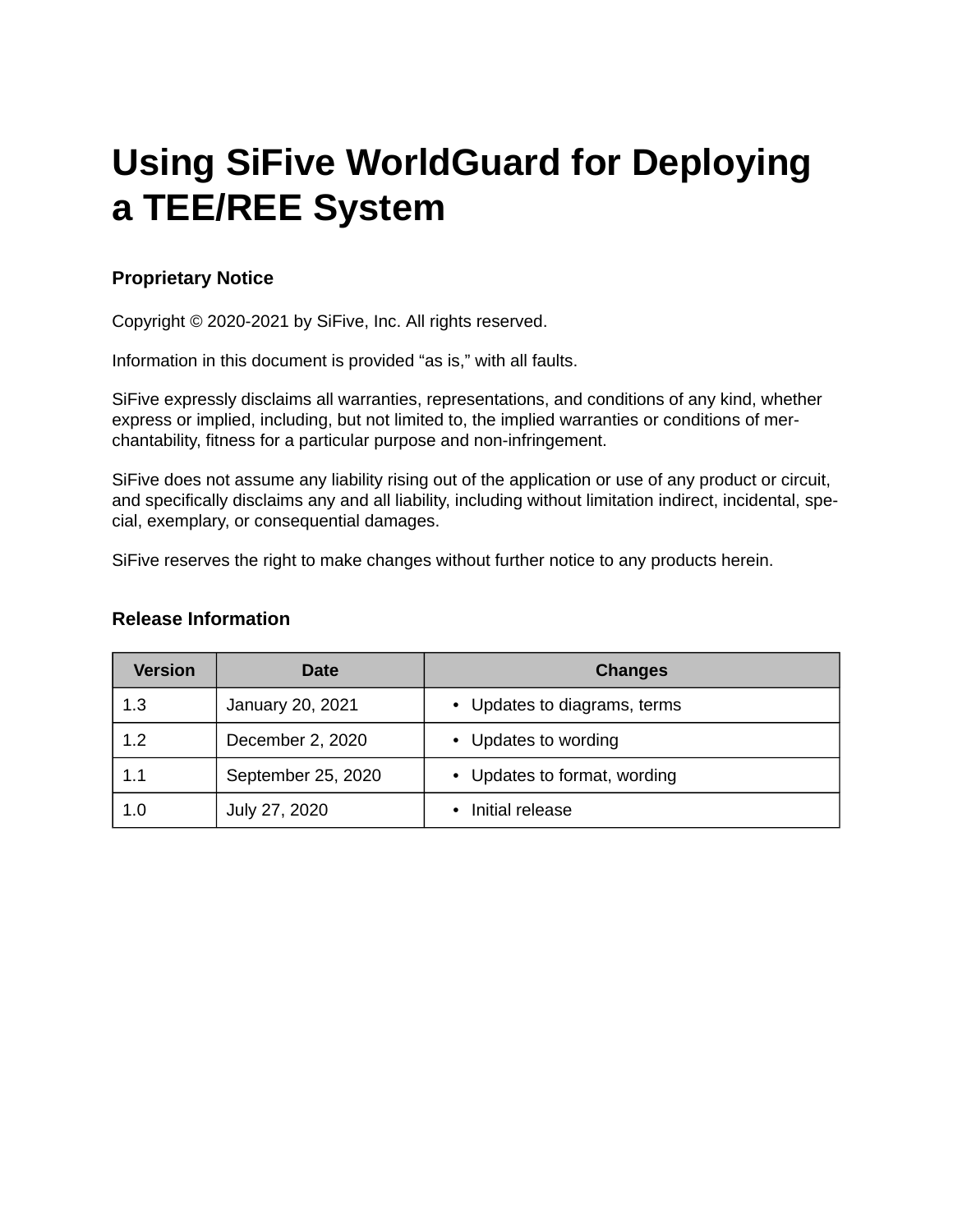## **Contents**

|     | 1 Using SiFive WorldGuard for Deploying a TEE/REE System 2 |  |
|-----|------------------------------------------------------------|--|
| 1.1 |                                                            |  |
|     |                                                            |  |
| 1.3 |                                                            |  |
|     |                                                            |  |
| 15  |                                                            |  |
|     |                                                            |  |
|     |                                                            |  |
|     |                                                            |  |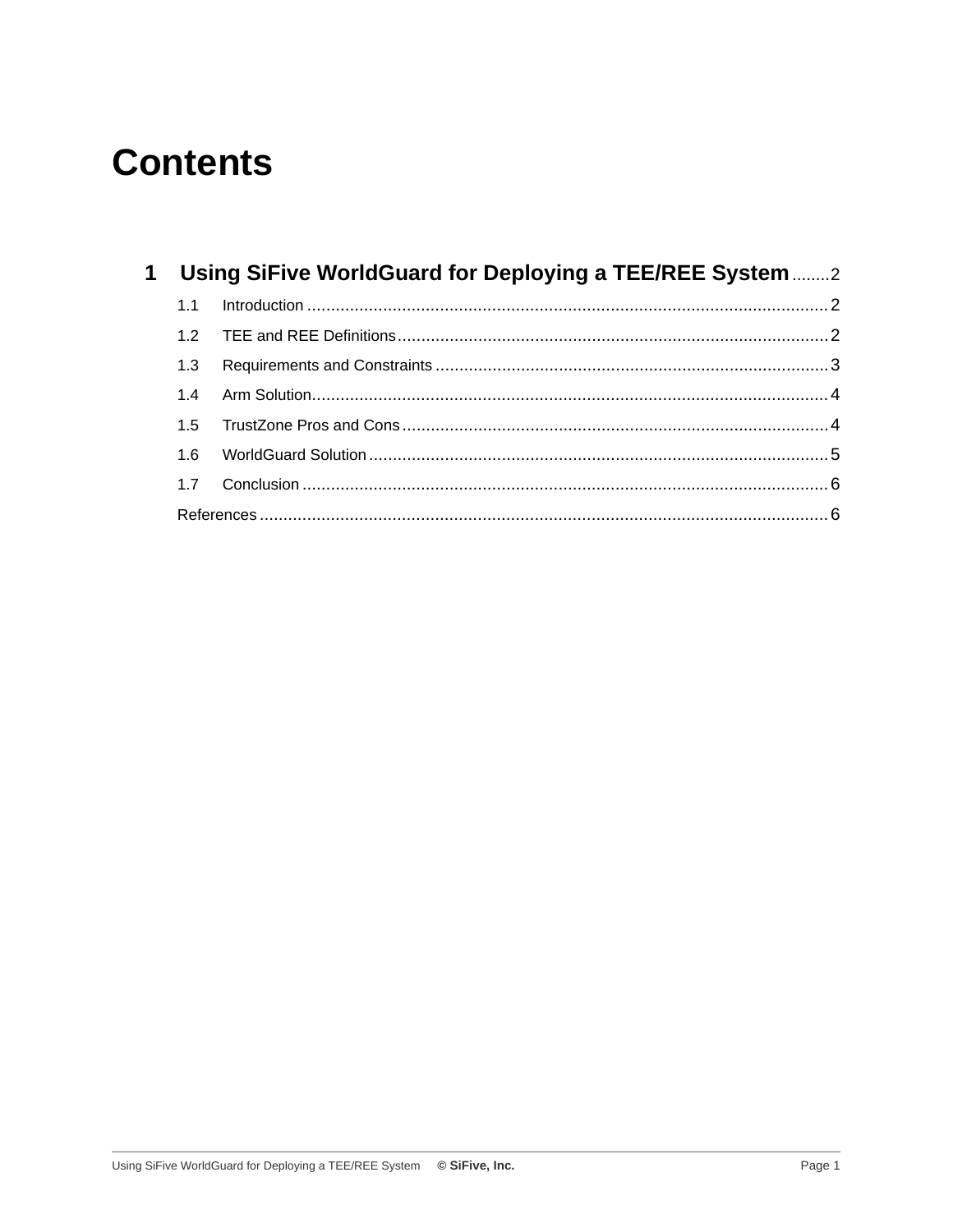<span id="page-3-0"></span>**[1](#page-3-0)**

# **[Using SiFive WorldGuard for Deploying](#page-3-0) a TEE/REE System**

#### <span id="page-3-1"></span>**[1.1 Introduction](#page-3-1)**

In this article, we present how the SiFive® WorldGuard solution can be used as an alternative to Arm® TrustZone® technology to isolate two software domains using the same core. More precisely, we consider using the SiFive WorldGuard technology to enable a Trusted Execution Environment (TEE; also known as the "Secure World") coexisting with a Rich Execution Environment (REE; also known as the "Non-secure World") on the same core.

### <span id="page-3-2"></span>**[1.2 TEE and REE Definitions](#page-3-2)**

From [[2\]](#page-7-2), "A TEE is an isolated execution environment that provides security features such as isolated execution, integrity of applications executing with the TEE and confidentiality of their assets." A TEE guarantees the authenticity of the executed code, the integrity of the runtime state, and the confidentiality of its code, data and runtime states.

Untrusted applications (UAs) run within the REE on top of the Rich OS (Linux, freeRTOS), while trusted applications (TAs) run within the TEE on top of the Trusted Kernel. Trusted applications are able to fully access the core, memories, and peripherals, therefore the TEE usually hosts security-oriented applications and services such as secret keys handling, DRM, biometric processing, and payment processing.

Conversely, hardware isolation mechanisms prevent untrusted applications from accessing sensitive resources.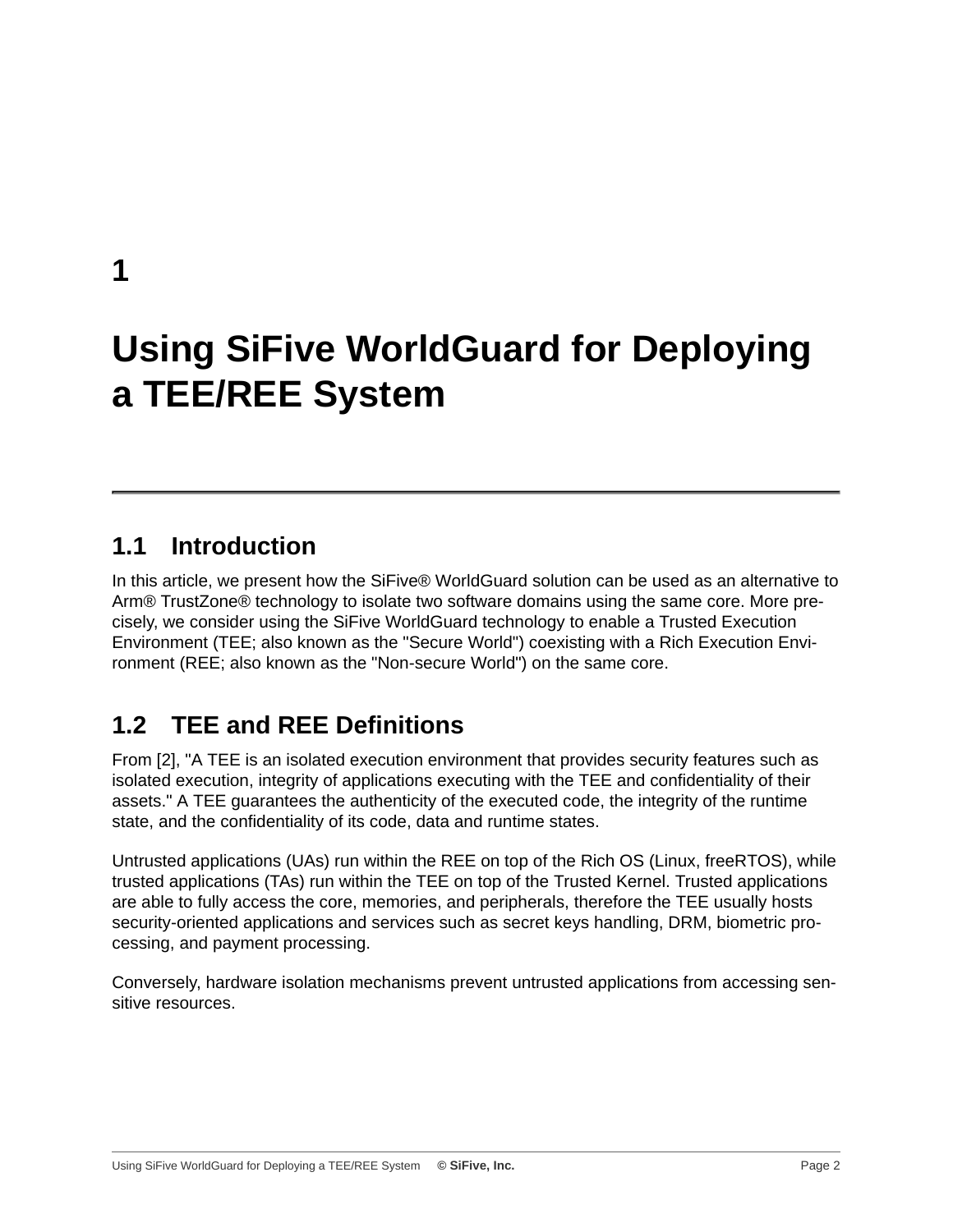

*Figure 1: Generic TEE/REE Architecture*

Additional services make the functioning secure and reliable. Secure scheduling assures the efficient coordination between the TEE and the REE while inter-environment communication (IEC) defines a communication interfaces between the TEE and the REE.

#### <span id="page-4-0"></span>**[1.3 Requirements and Constraints](#page-4-0)**

We have the usual hierarchy requirements between the OS and applications to prevent applications from polluting the OS functioning.

Beyond that, such systems have to guarantee a strong isolation between the two worlds and protect the integrity and confidentiality of the assets handled by the trusted apps. A strict control on the resources (peripherals and memories) shall be enforced through a strict hardware partitioning between the two worlds. Furthermore, a strong isolation between the trusted apps themselves is also required. Finally, the efficiency of those mechanisms is critical, as the systems are often real-time (e.g., interrupts management and contexts switching).

Last, but not least, a Root of Trust is mandatory to guarantee that any mechanism satisfying the above requirements is correctly set up. This Root of Trust includes a secure boot mechanism, attestation services, and keys management.

#### **Note**

The hypervisor layer is not depicted here for sake of simplicity.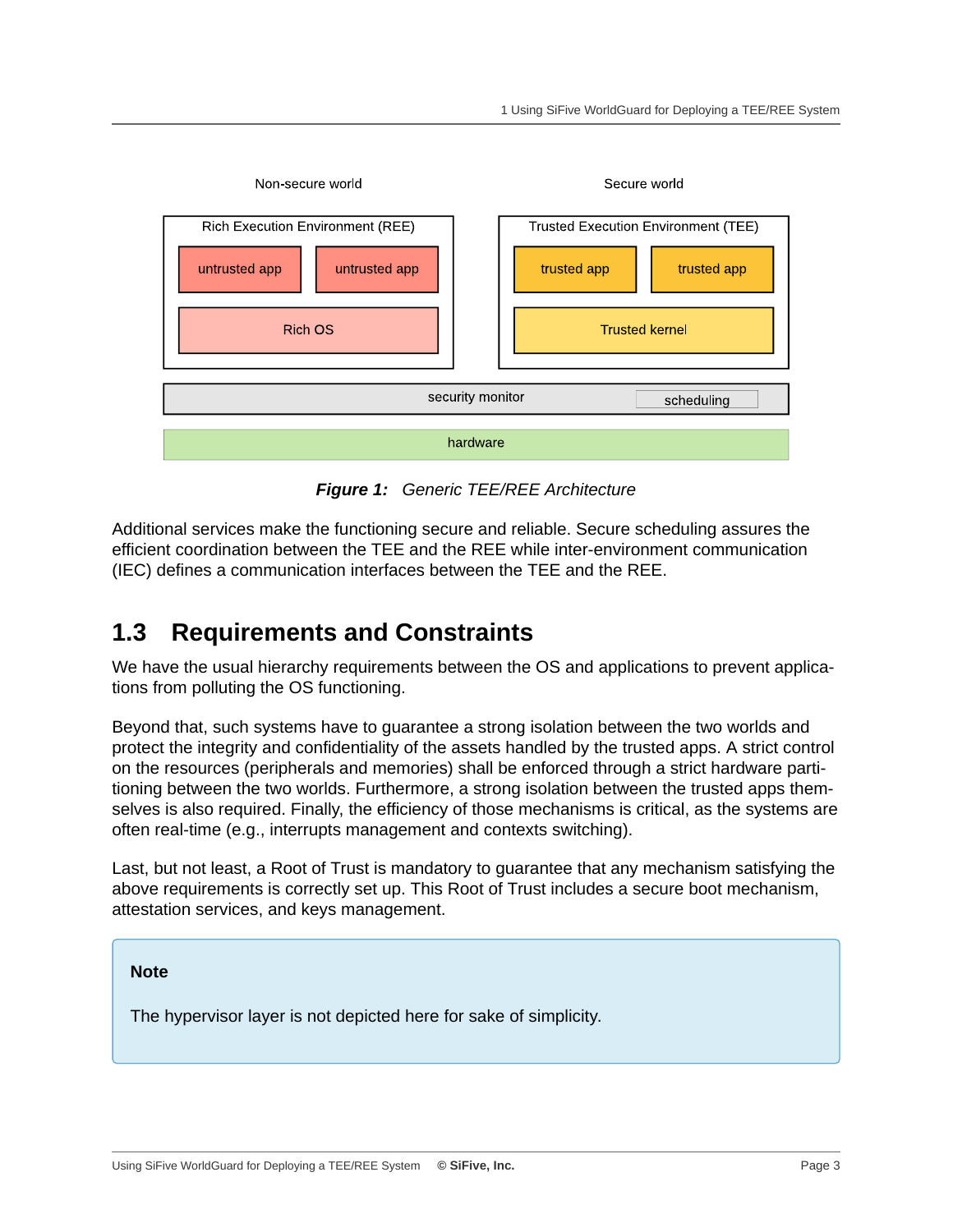### <span id="page-5-0"></span>**[1.4 Arm Solution](#page-5-0)**

Such TEE/REE systems are frequently implemented on Arm-based chips. Simple Arm-based implementations offer three privileges modes: *user*, *kernel*, and *hypervisor*. The Arm TrustZone solution[\[3\]](#page-7-3) adds an additional mode, the *secure monitor* mode. This mode is used by the *secure monitor* code (the "Trusted Firmware"), having the highest privileges, to manage the transitions between the Secure World and the Non-secure World. Beyond that, a NS bit is used to discriminate physical addresses between the Secure World and Non-secure World. The interrupts can be directly trapped to the secure monitor.

These mechanisms combined with the previously available privilege modes addresses the following requirements: the NS bit protects the trusted app's assets and partitions the resource access; the secure monitor code guarantees world isolation, including when managing interrupts, and makes the overall execution efficient; and the privilege modes isolate software within worlds.



*Figure 2: Arm TrustZone TEE/REE Architecture*

This architecture is used on Arm Cortex®-A cores. The architecture on Cortex-M cores is slightly different in usage, and the operations of TrustZone for Armv8-M are very different as they are optimized for embedded systems that require real-time responsiveness. Function calls and returns are used to perform the switch between the two security worlds, instead of exception taking and return.

### <span id="page-5-1"></span>**[1.5 TrustZone Pros and Cons](#page-5-1)**

Pros are often cons and vice versa:

- One secure world and one unsecure world, not more
	- Per processor
- Hardware resources are only accessible to secure world software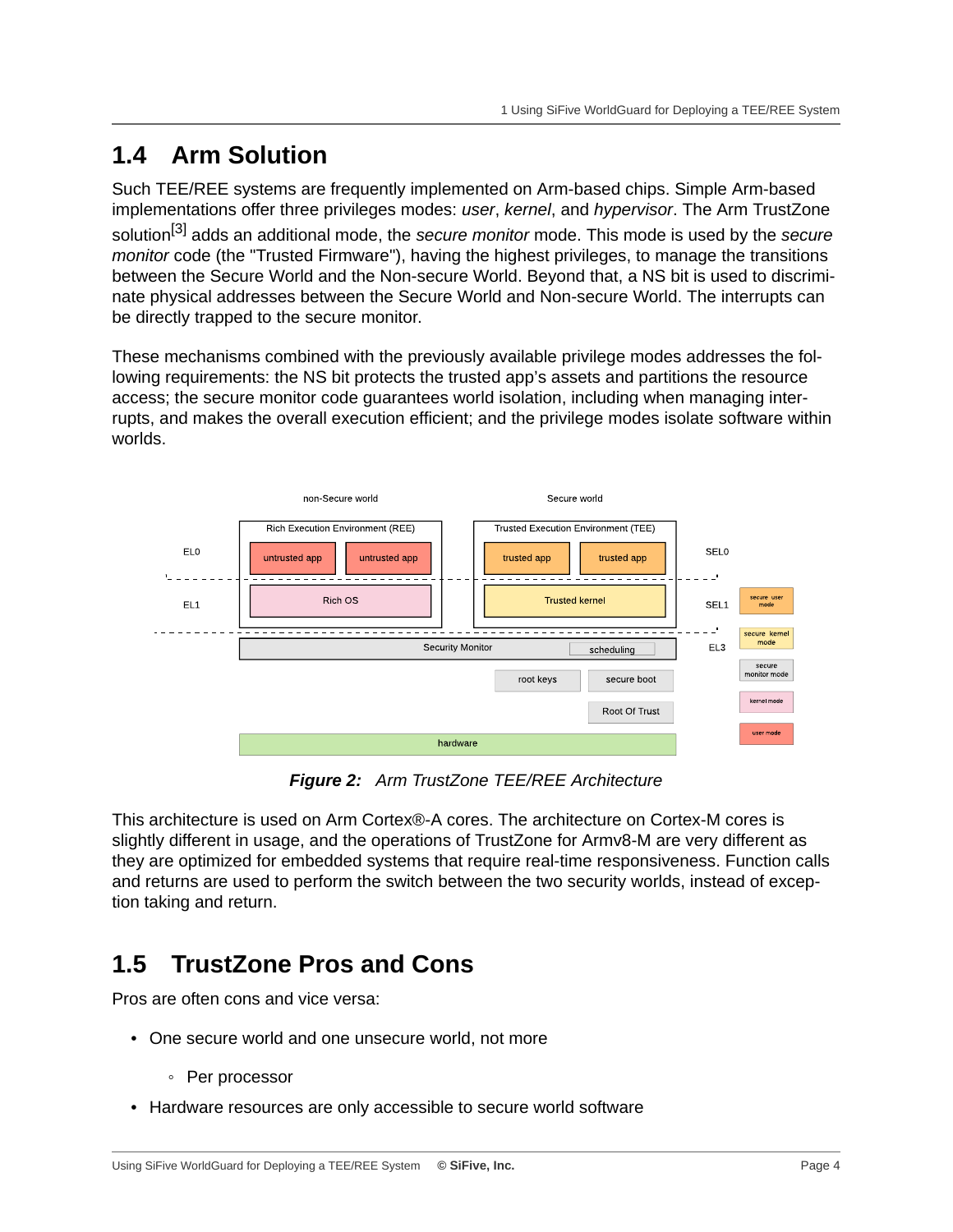- Resources are statically allocated
- Secure world is a *slave*, not intended for whole applications
- Pre v8.4: *principle of least privilege* is not enforced as EL3 and SEL1 have the same level

#### <span id="page-6-0"></span>**[1.6 WorldGuard Solution](#page-6-0)**

While the WorldGuard solution<sup>[[4\]](#page-7-4)</sup> can easily address the TEE/REE architecture with two distinct cores using the core-driven scheme, it also applies to a single core with the process-driven scheme (note that it may be a business/technical choice or a constraint or benefit to have only a single core). To avoid confusion, the WorldGuard worlds are noted *worlds* (in italic) in order to distinguish from the TEE/REE "Secure and Non-secure Worlds."

Considering the generic TEE/REE architecture and requirements, the WorldGuard configuration is simple to define as software blocks and their associated resources (memories, peripherals) easily fit into the *worlds* definition.

Typically, SiFive uses the same architecture; we use privilege modes to vertically split the security monitor from the OS/kernel and apps, and the WorldGuard *worlds* to horizontally split the Secure World and the Non-secure World:

- The TAs are independent
- The Trusted Kernel and Rich OS are on the same privilege mode, the supervisor mode
- The Security Monitor is in M-mode, managing communication between the two contexts, managing the interrupts, and resource management
- One world in M-mode: the *trusted-WID*
- Two worlds in S-mode: *kernel-WID* and *rich-OS-WID*
- Two worlds in secure U-mode: *TA#1-WID* and *TA#2-WID*
- Two worlds in normal U-mode: *UA#1-WID* and *UA#2-WID*

After the secure boot execution, the WorldGuard configuration code is executed:

- WID-list registers in M-, U-, and S-modes
- WG-PMPs and WG-filters
- Masters configuration (if any, e.g., DMA)

The security monitor (SM) is started in M-mode. The SM can change the S-marker and Umarker registers, and the S-list and U-list registers. It then configures the S-WID-marker with *rich-OS-WID* and starts the rich OS in S-mode.

As in a regular software architecture, the normal OS runs and switches from UT#1 to UT#2, managing the U-WID-marker register (with *UT#1-WID* and *UT#2-WID* values, checked by the normal-U-list register).